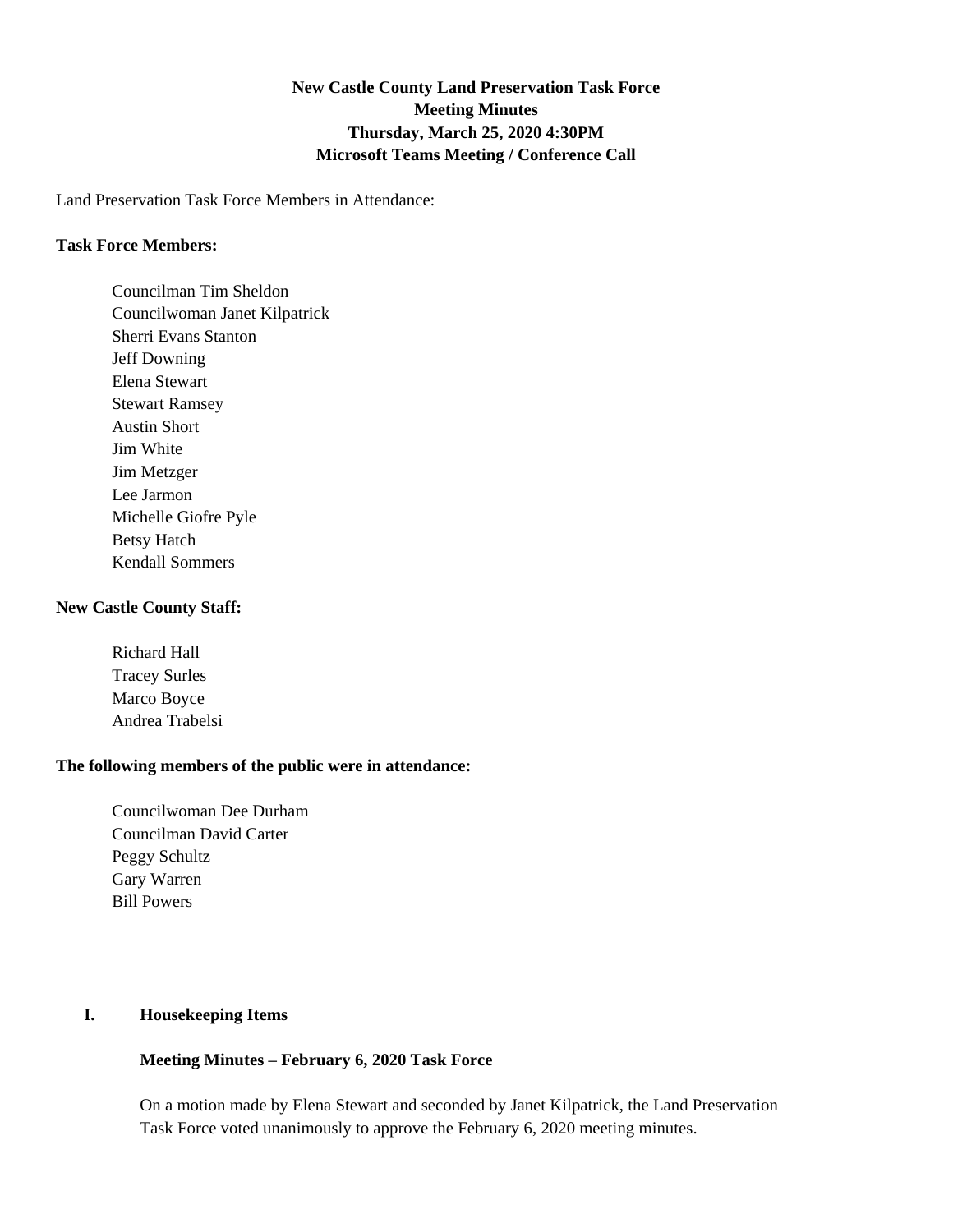## **Future Meetings & Meeting Logistics**

Betsy Hatch went through the draft work plan for the upcoming months. The Land Preservation Task Force is expected to deliver a report by September 2020. Due to the concerns regarding the COVID-19 Outbreak, the Task Force will plan to meet through virtual meetings and conference calls. All information for meetings will be shared with the Task Force and on the Land Preservation Task Force website.

Betsy Hatch gave a summary of what upcoming efforts will include and will be shared with the Task Force, including a draft existing conditions section, maps, etc. The Task Froce will be expected to review, comment, and continue working on establishing criteria and recommendations for land preservation initiatives to be included in the report.

#### **II. Subcommittee Reports**

#### **Funding Subcommittee (Jeff Downing, Chair)**

The funding subcommittee did not meet between the last two full Task Force Meetings, however Jeff Downing recommended that the Funding Committee convene and iron out what funding sources should be prioritized and recommended.

#### **Open Space (Sherri Evans Stanton, Chair)**

The open space subcommittee did not meet, as the committee was waiting for the results of the survey.

## **Agricultural Subcommittee (Stewart Ramsey, Chair)**

## **Stewart Ramsey updated the Task Force on the most recent Farm Bureau Bus Tour that occurred in the weeks prior:**

The Greer Farm – Young  $3<sup>rd</sup>$  generation farmers trying to create critical scale in his operation to support his family:

One of the biggest challenges Ryan Greer faces is with the State of DE (DNREC) buying farm land that he currently rents – at full (100%) market value without local farms having a shot at buying them – beyond that the state in most instances has dramatically expanded the amount of wildlife and plant habitat reducing the land for farming by 50 to 75% - one example was a farm that went from 96 farmed acres before to about 30 acres after – Ryan now has to find another 69 acres to make up for the loss – Ryan's farm is also a property that will be hurt by the counties proposed down-zoning/septic ordinance

Puglisi Egg Farms – the Puglisi family has a large scale egg laying operation (the only one left in the state) their farm is located on the western edge of NCC – between the town of Middletown and the MD State Line:

Their greatest challenge/concern is that the recent annexation of the Money Farm and others will put high density housing/people in close proximity to their livestock complex – this is not good for the people that will buy those homes nor the Puglisi Farm – Flies, odor, biosecurity ... and the list goes on - the Puglisi's would love to work with the county and others to preserve the land adjacent to their property – to provide a buffer for all the reasons mentioned earlier – the property is very valuable but could be a critical factor in protecting a significant force in NCC and DE agriculture – The Puglisi's have significant investments to make in their business and need some certainty that they will not be forced out of business by their soon to be new neighbors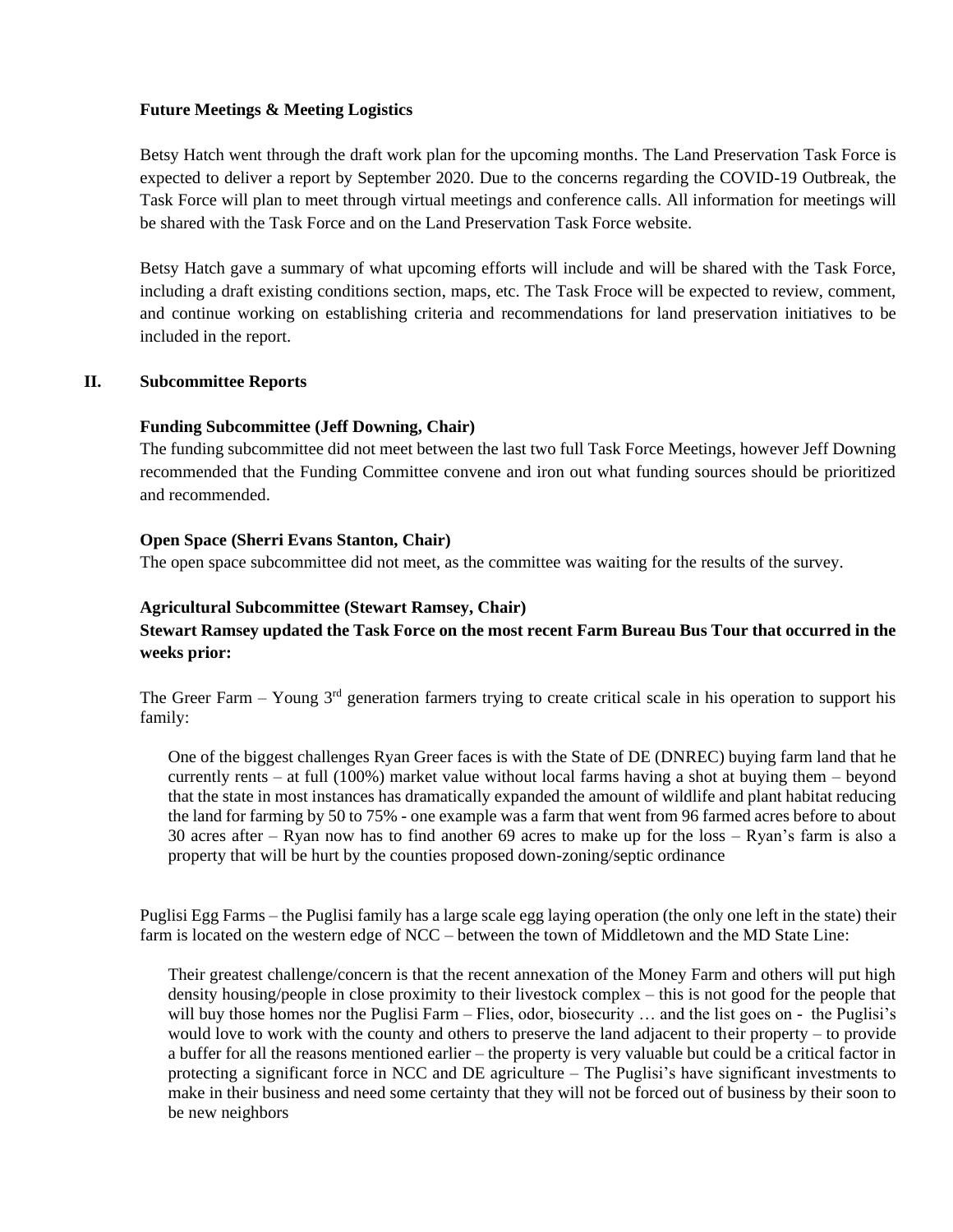Clay Farm – Middletown DE - The Clay Farm on the west side on Middletown – Dennis, his son Mike, and Dennis's brother Morgan are grain farmers owning land in both DE and MD – their farm was preserved specifically by New Castle County – it was the first farm in the program and represents some of the most agriculturally rich land in the State of Delaware – An area called the "Levels" – the Town of Middletown has grown into their back-yard:

Dennis mentioned a often overlooked aspect about preserving farms that is important – Farmer that preserve their land – often reinvest the money received into other farms – often nearby – in the Clay's situation they bought and preserved the farm that adjoined theirs – many families that own agricultural assets/land would love to see their land preserved – but for many reasons cant discount their development easement value. The Clay farm is a receiver of waste water from Middletown and is a valuable partner in the community for that. Dennis mentioned that the Rt 301 highway has not come without some costs to them – in some situations the ability of large trucks that haul manure, compost, and other Ag products are challenge to get to and from his property – one example was the sweet corn processing company they sell to paid nearly \$1500 in tolls to get on 301 on the DE/MD state line for his harvest over a 6 to 12 hour period – their alternative would be to use very small/narrow country roads.

Cook Farm – Newark/Bear DE - Steven Cook, his sisters, mother Martha, and brother-in-law Richard greeted the bus. The Cook farm was a dairy until recently – they currently raise dairy replacement cattle for the University of Delaware, Woodside Creamery, and Emerson Dairy in Middletown. They also have several Agri-Tourism/Agri-Education aspects of the farm – Selling Farm fresh Ice-Cream and hoisting 4H projects for many youths in the area:

Steven told the group how at the dead-end streets in the adjacent developments – they had signs that said – this road leads to future development (i.e. the Cook Farm). The Cooks described how being surrounded by housing makes their farm valuable for more houses but at the same time – more valuable for preservation. The members of the community feel that the farm is in some ways – "Their farm also". Steven described their family situation which makes it nearly impossible to preserve their land under the current state program and its discount structure – a significant dialogue unfolded by those on the tour about how the Cook Farm could be an ideal test for the use of a Transfer of Development Rights program – the main reasons being the very high easement values but at the same time being in an area where the value of relocating density could help underwrite the cost of preservation.

## **III. Survey Results**

Ms. Hatch went through the survey results with the Task Force. The following discussion followed:

- Gary Warren & Dave Carter commented on their surprise on response rate low from south of canal; differences in opinion and perspectives from those north of the canal; suggested looking at cross-tabulation for zipcodes north of the canal and south.
- Stewart Ramsey suggested consolidating the open-ended by grouping into those that are saying the same thing.
- Sherri Evans-Stanton commented on the surprising amount supportive of raising taxes; suggested Council is going to need to work toward adjusting some of County budget
- Tim Sheldon commented he would love to put the tax question on the tax bill to get a more thorough response to rely on for this issue of tax increase; could also look at the responses that are in favor of tax increase by zipcode
- Dave Carter was encouraged by the willingness of respondents for a tax increase; if tax increase is the task force's recommendation as best way to get revenue stream, then recommend it.
- Stewart Ramsey stated some amount of realty transfer tax does not go toward funding things where it is desired to be spent on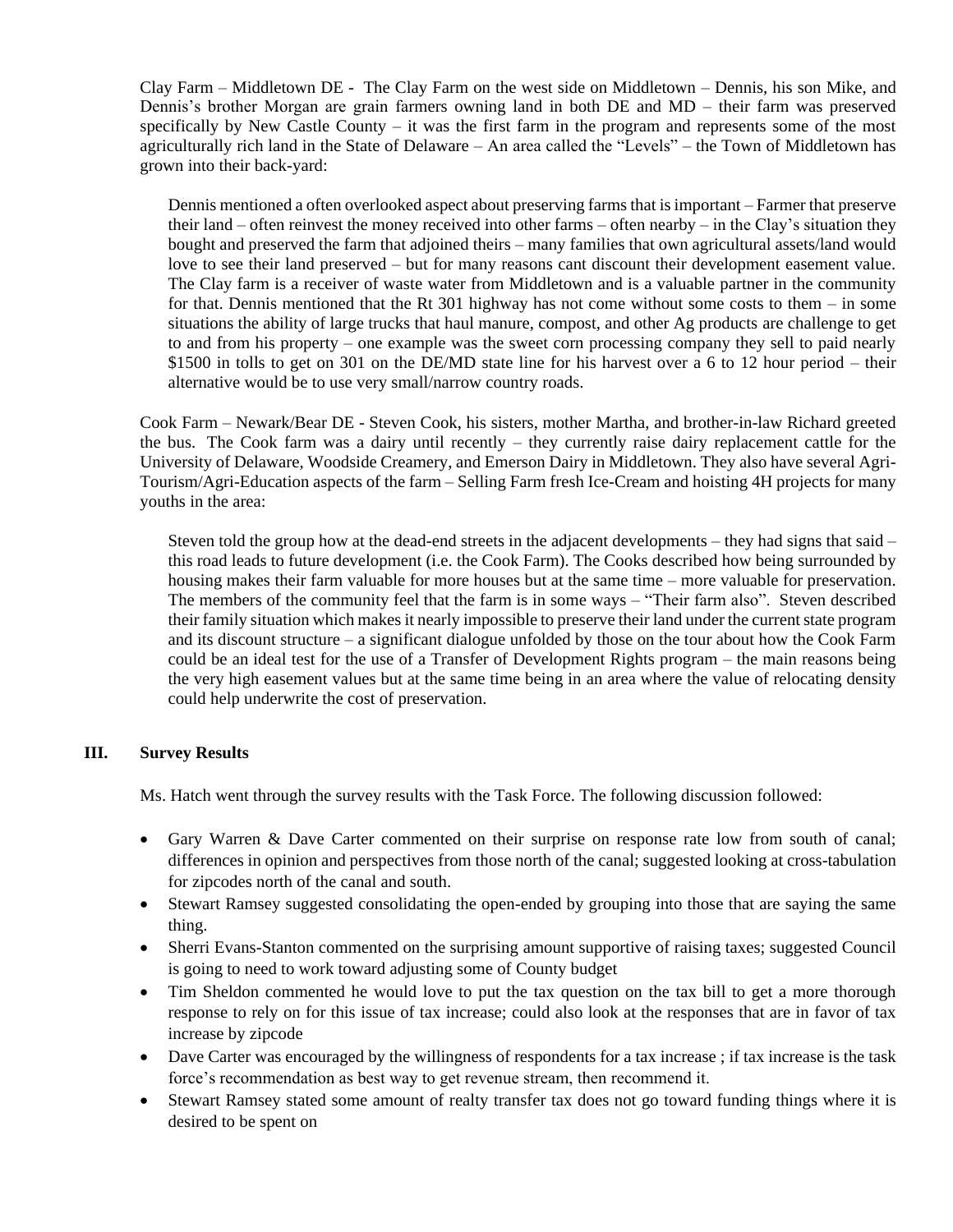- $\circ$  1.5% of County RTT goes directly to NCC (but it's required to be spent on certain things, per state law, e.g. pay down the debt and use it for public safety; it doesn't just go into the general fund as extra money)
- o Gary Warren discussed issue of unequal distribution of RTT \$ from what county' pays in to State Ag pres program and what comes back to NCC
	- Janet Kilpatrick stated that's a recommendation, which would be targeting state policy/state legislators
	- Dee Durham suggested a recommendation for state funding toward a third pot of money for NCC open space preservation (NCC representatives are generally in support, have a white paper to share), which could go to ag or open space
	- Richard Hall stated this kind of information and recommendations are what we want to capture in the report.
	- Gary Warren asked about creating a resolution
	- **•** Dave Carter suggested a recommendation for increasing County \$ for land preservation to match state money so we get more out of State money (both ag and open space); it's hard to succeed in approaches that pit Counties against each other; would support a resolution for increasing \$ for open space.
	- Janet Kilpatrick stated all our task force report will go before Council at which point they will review and approve.
- Sherri Evans-Stanton reminded that the Task Force needs to go back into the other literature and add that data into our existing conditions to help inform us as we move toward recommendations
- Janet Kilpatrick discussed a potential  $3<sup>rd</sup>$  pot of money among state reps and heard it was for small pot of money for viewsheds
	- o Dee Durham stated it has yet to be fully determined
	- o Janet Kilpatrick stated she heard at the bus tour about farmers needing more land for nutrient management; could state work in support of farmers to help in a way that supports nutrient management?
		- Dave Carter –State does this to some degree already; challenge is that funding sources have limits on this; need to prioritize areas for ag land to address this.
- Peggy Schultz spoke to getting more money in NCC for ag land (and would also like to hear Austin's comments); principle of State Ag program is that we are supporting ag at state level; we don't have as much farming in NCC as Kent and Sussex, which is why we don't get as much money.
	- o Austin Short responded and voiced his concern about allocating funds to the counties based on the source of the realty transfer funds, as other state revenues are not allocated based on where they are generated. Austin advocated for maintaining, and if possible, increasing the total allocation of funds to the Aglands Preservation Program although the Coronavirus impact may affect short-term funding. Does the County intend to put \$1million toward ag as it does in previous years?
	- o Richard Hall we have a target of \$1 million / year, but what we spend depends on what is worth buying and what we get in partnering with the State on. \$1 million is a target.
		- Is it in the draft budget for this year?
			- There's authorization, but it becomes a cashflow issue
				- o Dave Carter stated if this committee should recommend \$1million per year as a separate budget line every year; this ongoing commitment will help ensure farmers will opt in to bidding confidently; need the consistency; have any previous year's money rolls over (so pot can grow over time)
				- o Richard Hall agreed that consistency and predictability for \$ for ag pres and purchase.
	- o Janet Kilpatrick added that the Task Force could make recommendation for consistent funding